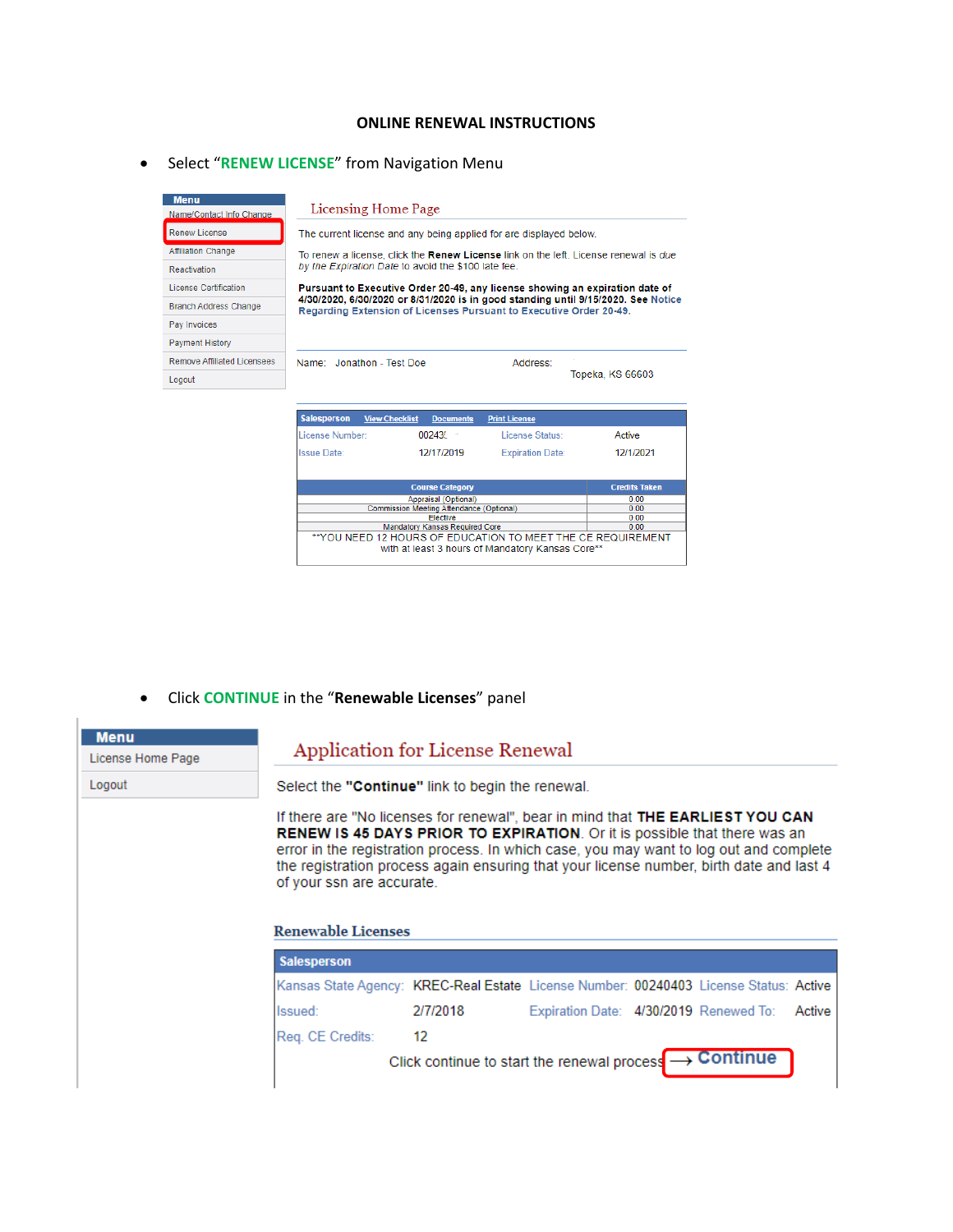Review the information on the **License Renewal Application** page and click **NEXT STEP.**

| License Renewal Application                                                                                                                                             |  |  |  |  |  |  |
|-------------------------------------------------------------------------------------------------------------------------------------------------------------------------|--|--|--|--|--|--|
| To submit your License Renewal you must complete each step listed in the Menu on                                                                                        |  |  |  |  |  |  |
| the left side of the screen.                                                                                                                                            |  |  |  |  |  |  |
| Use the Next Step and Previous Step buttons on each page to navigate through the<br>renewal process or you may click on each step in the menu to begin that part of the |  |  |  |  |  |  |
| renewal. You may return to any step if you need to make changes to the application.                                                                                     |  |  |  |  |  |  |
|                                                                                                                                                                         |  |  |  |  |  |  |
| <b>Next Step</b>                                                                                                                                                        |  |  |  |  |  |  |
|                                                                                                                                                                         |  |  |  |  |  |  |
|                                                                                                                                                                         |  |  |  |  |  |  |
|                                                                                                                                                                         |  |  |  |  |  |  |

 Choose the appropriate License Status (*active or inactive*) then click **NEXT STEP.** *Note: checkmarks will appear in each box on the Menu as you navigate through the renewal process. If you need to go back, simply click the appropriate section/category on the Menu to return to that page.*

|        | <b>Menu</b>                           |                                                                                                                                                                             |
|--------|---------------------------------------|-----------------------------------------------------------------------------------------------------------------------------------------------------------------------------|
|        | <b>License Status</b>                 | Select License Status                                                                                                                                                       |
|        | ADDRESS*                              | 12 hours of continuing education is required to renew on <b>ACTIVE</b> status. Affiliation                                                                                  |
|        | QUESTIONS*                            | with a referral company is considered "Active" per KREC standards. If the continuing<br>education requirement cannot be met by the expiration date, the licensee may choose |
|        | <b>Attach Documents</b>               | to either renew late (and pay a \$100 late fee) once the hours have been completed or                                                                                       |
| $\Box$ | <b>ELECTRONIC SERVICE</b><br>CONSENT* | renew on INACTIVE status by the expiration date. An inactive licensee must make up<br>the 12 hours for renewal before the license can be reinstated to active status.       |
|        | Finish                                | Select the license status to renew to.<br>Active<br>Status:                                                                                                                 |
|        | License Home Page                     |                                                                                                                                                                             |
|        | Logout                                | <b>Next Step</b>                                                                                                                                                            |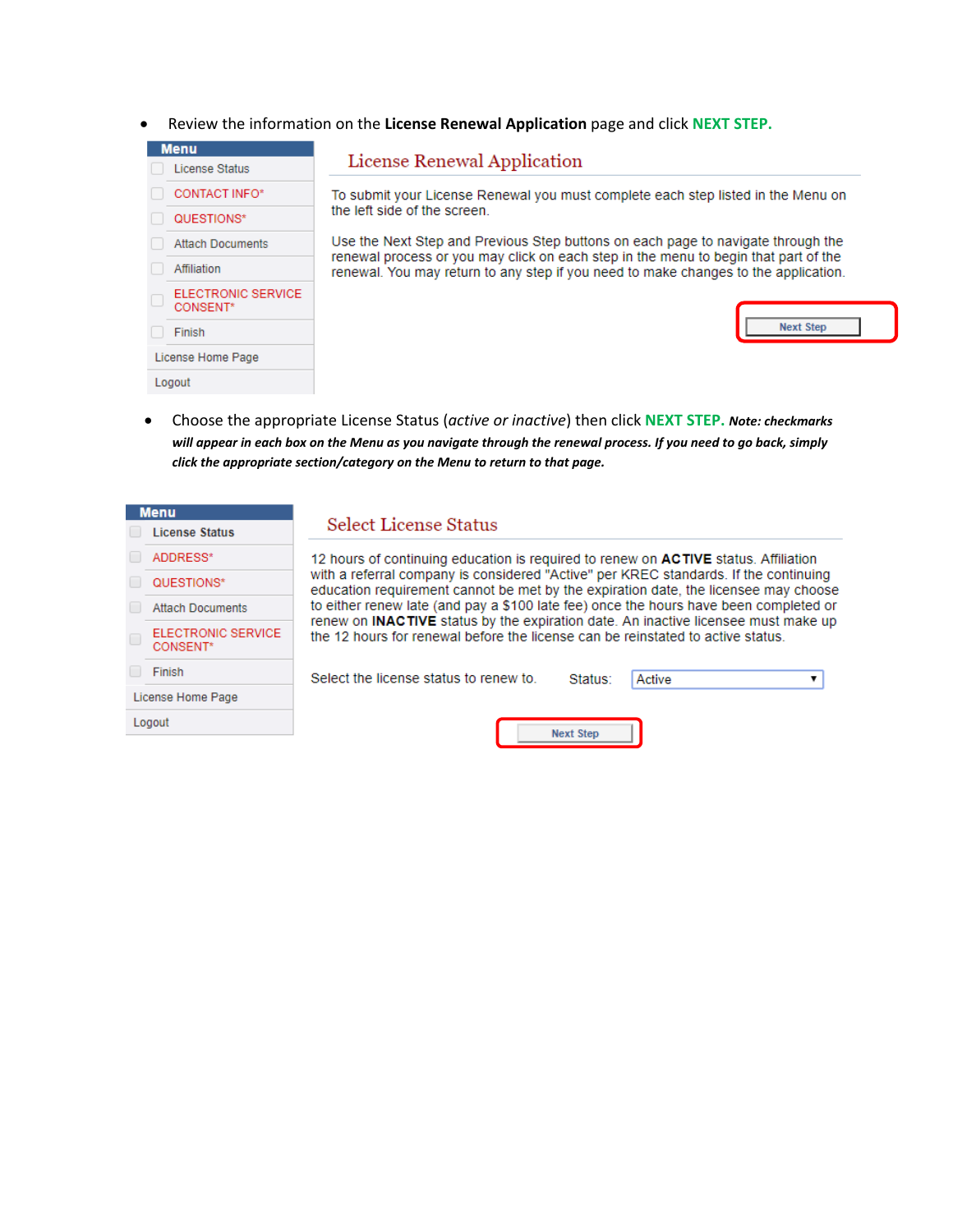Review Personal information, updating address/phone if necessary. Click **UPDATE** *even if no information was changed*.

| <b>Menu</b>                           |                                                       |                                                                                   |        |                         |  |  |
|---------------------------------------|-------------------------------------------------------|-----------------------------------------------------------------------------------|--------|-------------------------|--|--|
| <b>License Status</b>                 |                                                       | <b>Update Personal Information</b>                                                |        |                         |  |  |
| <b>Contact Info</b>                   |                                                       | Update your personal information in the form below and press the Update button to |        |                         |  |  |
| QUESTIONS*                            |                                                       | save the changes.                                                                 |        |                         |  |  |
| <b>Attach Documents</b>               |                                                       |                                                                                   |        |                         |  |  |
| Affiliation                           | Name                                                  |                                                                                   |        |                         |  |  |
| <b>ELECTRONIC SERVICE</b><br>CONSENT* | <b>Name Prefix:</b>                                   | ex. Mr.   Mrs.   Dr.                                                              |        |                         |  |  |
| Finish                                | <b>First Name:</b>                                    | JJ                                                                                |        |                         |  |  |
| License Home Page                     | <b>Middle</b><br>Name:                                | <b>JesseTester</b>                                                                |        |                         |  |  |
| Logout                                | <b>Last Name:</b>                                     | <b>TEST DOE</b>                                                                   |        |                         |  |  |
|                                       | Name Suffix:                                          |                                                                                   |        |                         |  |  |
|                                       |                                                       | ex. Sr.   Jr.   III                                                               |        |                         |  |  |
|                                       | <b>Birth Date:</b>                                    | 2/14/1964                                                                         |        |                         |  |  |
| <b>Address</b>                        |                                                       | MM/DD/YYYY                                                                        |        |                         |  |  |
| Country:                              | <b>United States</b>                                  | ▼                                                                                 | Phone: |                         |  |  |
|                                       |                                                       |                                                                                   |        | ex. 3015551212          |  |  |
|                                       | Address: 700 SW JACKSON ST<br>ex. 123 Fourth St.      |                                                                                   | Fax:   | ex. 3015551212          |  |  |
|                                       |                                                       |                                                                                   |        |                         |  |  |
| Line 2:                               |                                                       |                                                                                   | Email: | alycia.smith@ks.gov     |  |  |
|                                       | ex. Apt. 100                                          |                                                                                   |        | ex. username@domain.com |  |  |
|                                       | City: Topeka                                          |                                                                                   |        |                         |  |  |
|                                       | Foreign Addresses:<br>Enter city, region, postal code |                                                                                   |        |                         |  |  |
|                                       | Shawnee                                               |                                                                                   |        |                         |  |  |
| County:                               |                                                       |                                                                                   |        |                         |  |  |
| State:                                | KS                                                    | 7                                                                                 |        |                         |  |  |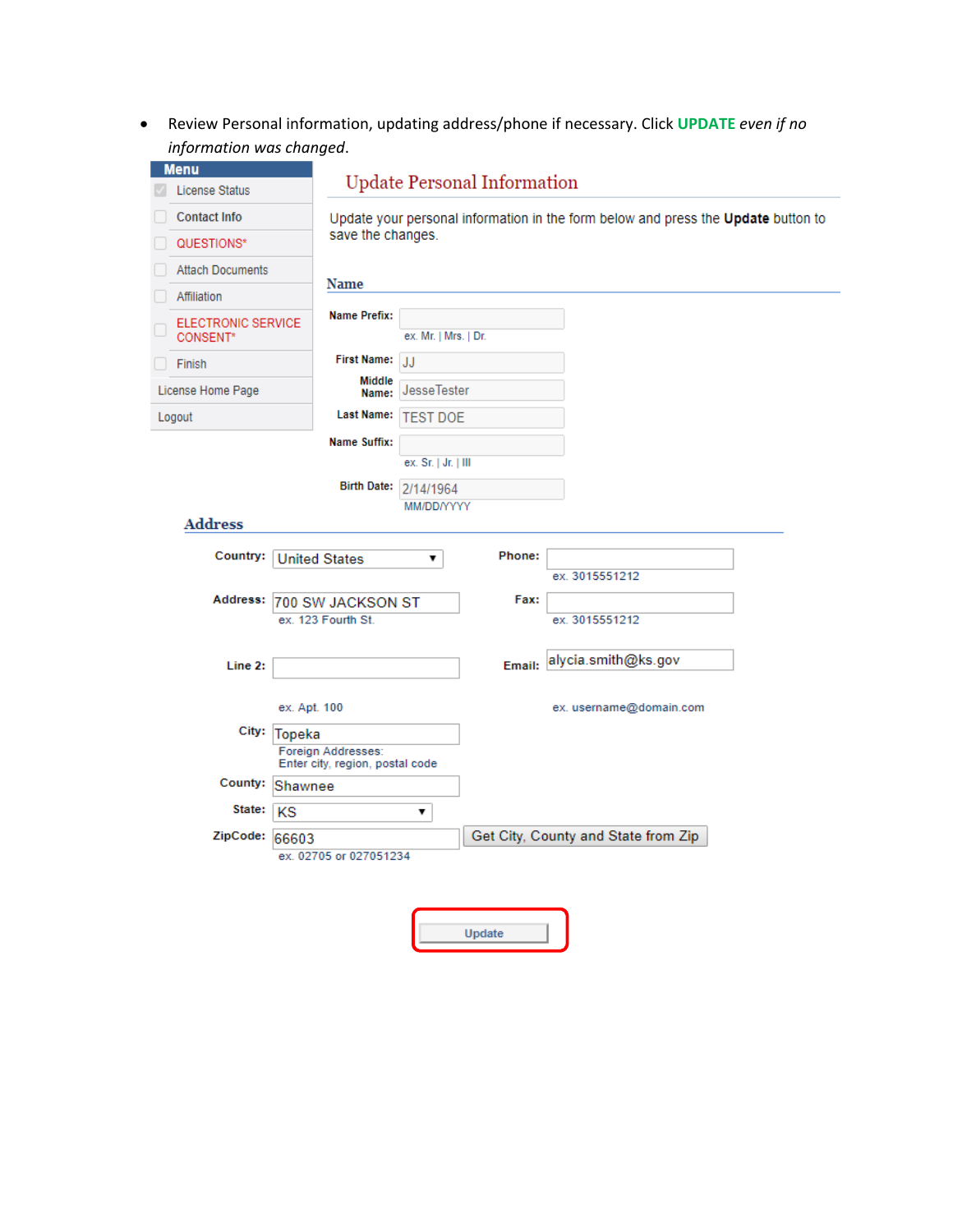Carefully review **Application Questions** and select appropriate response from the drop down. Click **SUBMIT.**

| <b>Menu</b>                           |                                                                                                                                                                                                                                                            |                      |  |  |  |  |  |  |
|---------------------------------------|------------------------------------------------------------------------------------------------------------------------------------------------------------------------------------------------------------------------------------------------------------|----------------------|--|--|--|--|--|--|
| License Status                        | <b>Application Questions</b>                                                                                                                                                                                                                               |                      |  |  |  |  |  |  |
| <b>CONTACT INFO*</b>                  | Please answer the following questions by choosing the respective answers from the<br>drop-down menus. Click the Submit button when you have answered the questions.                                                                                        |                      |  |  |  |  |  |  |
| <b>Questions</b>                      |                                                                                                                                                                                                                                                            |                      |  |  |  |  |  |  |
| <b>Attach Documents</b>               | All questions must be answered and submitted to complete this step.                                                                                                                                                                                        |                      |  |  |  |  |  |  |
| Affiliation                           | <b>Question</b>                                                                                                                                                                                                                                            | <b>Answer</b>        |  |  |  |  |  |  |
| <b>ELECTRONIC SERVICE</b><br>CONSENT* | Since the issuance of your license or your last renewal, whichever is most recent.<br>except for disciplinary action against your license by KREC, has there been a<br>denial, revocation, suspension, voluntary surrender, or any other disciplinary      | <b>Please Choose</b> |  |  |  |  |  |  |
| Finish                                | action taken by the State of Kansas or any other jurisdiction against any<br>professional or occupational licenses held by you?                                                                                                                            |                      |  |  |  |  |  |  |
| License Home Page                     | Since the issuance of your license or your last renewal, whichever is most recent.<br>have you been convicted of a criminal offense, received a diversion or suspended<br>imposition of sentence for a criminal offense, or are there any criminal charges | Please Choose        |  |  |  |  |  |  |
| Logout                                | now pending against you? This includes misdemeanors and felonies.                                                                                                                                                                                          |                      |  |  |  |  |  |  |
|                                       |                                                                                                                                                                                                                                                            |                      |  |  |  |  |  |  |

#### **Attestation**

By clicking the **Submit** button you hereby swear or affirm under the penalties of perjury that you understand and have answered the questions truthfully to the best of your knowledge.

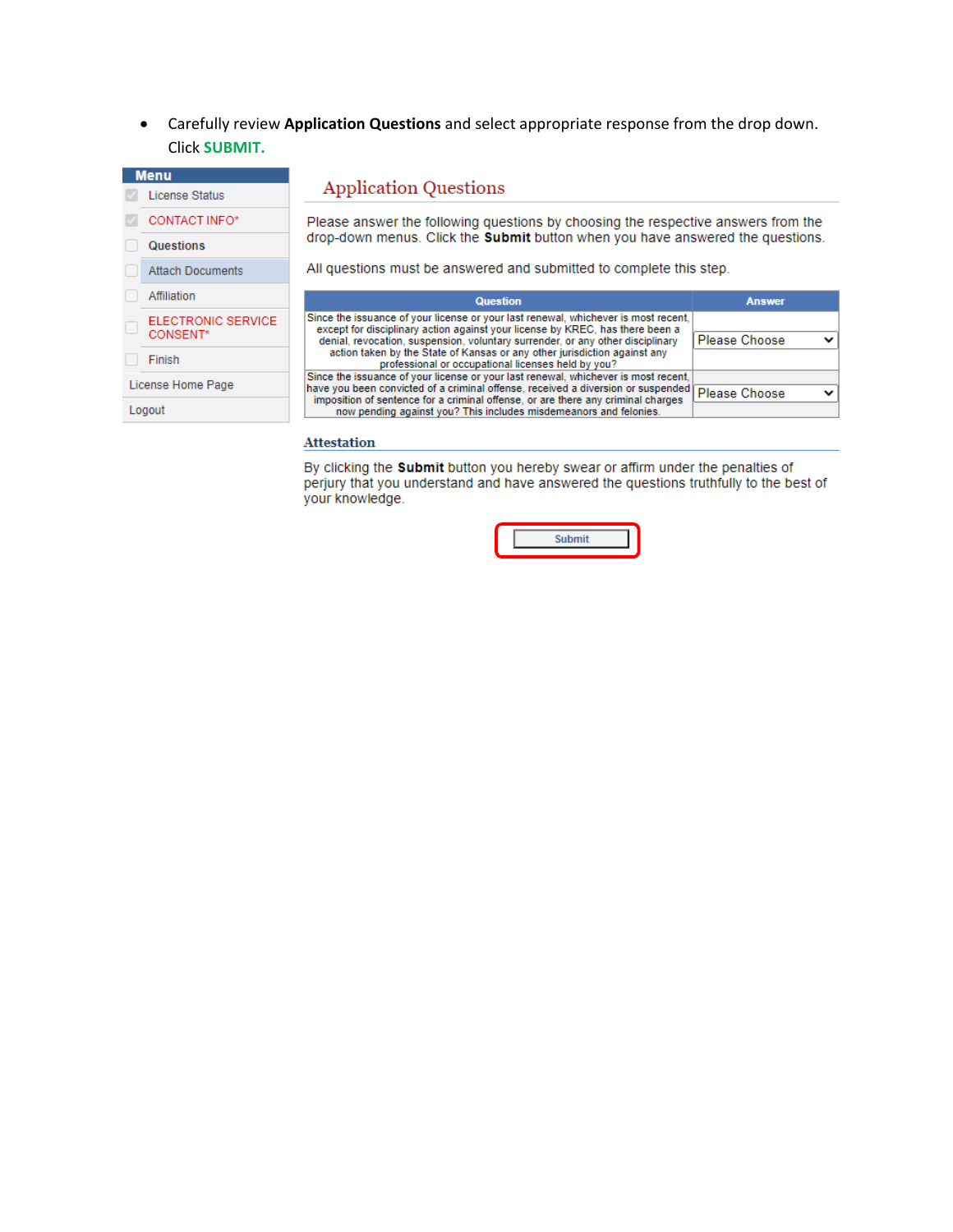• If you answered NO to both questions, simply click NEXT STEP to continue without uploading any documents. If you answered YES to either question on the previous page, attach the required documentation as indicated by selecting CHOOSE FILE, then UPLOAD DOCUMENT. Click NEXT STEP to continue.

|   | <b>Menu</b>                           |                                                                                                                                                                                                                                                                                                                                     |                        |               |             |  |  |  |  |
|---|---------------------------------------|-------------------------------------------------------------------------------------------------------------------------------------------------------------------------------------------------------------------------------------------------------------------------------------------------------------------------------------|------------------------|---------------|-------------|--|--|--|--|
|   | <b>License Status</b>                 | <b>Attach Documents</b>                                                                                                                                                                                                                                                                                                             |                        |               |             |  |  |  |  |
|   | ADDRESS*                              | If you answered 'Yes' to the disciplinary action question on the previous page, please attach                                                                                                                                                                                                                                       |                        |               |             |  |  |  |  |
|   | QUESTIONS*                            | documents that indicate the name of the jurisdiction, discipline dates, and reasons for the                                                                                                                                                                                                                                         |                        |               |             |  |  |  |  |
|   | <b>Attach Documents</b>               | actions on a separate page. Attach a copy of the order and an explanation of the<br>circumstances that led to the disciplinary action.<br>If you answered 'Yes' to the criminal charges question on the previous page AND the case<br>was not previously reported to KREC, attach a letter explaining the circumstances that led to |                        |               |             |  |  |  |  |
| Ċ | <b>ELECTRONIC SERVICE</b><br>CONSENT* |                                                                                                                                                                                                                                                                                                                                     |                        |               |             |  |  |  |  |
|   | <b>Finish</b>                         | the charge or conviction. The Commission may request you provide court documentation.                                                                                                                                                                                                                                               |                        |               |             |  |  |  |  |
|   | License Home Page                     |                                                                                                                                                                                                                                                                                                                                     |                        |               |             |  |  |  |  |
|   | Logout                                | Choose File No file chosen                                                                                                                                                                                                                                                                                                          |                        |               |             |  |  |  |  |
|   |                                       |                                                                                                                                                                                                                                                                                                                                     | <b>Upload Document</b> |               |             |  |  |  |  |
|   |                                       | <b>Document Name</b>                                                                                                                                                                                                                                                                                                                | <b>View</b>            | <b>Delete</b> | <b>Type</b> |  |  |  |  |
|   |                                       |                                                                                                                                                                                                                                                                                                                                     |                        |               |             |  |  |  |  |

Don't forget to select the document type in the dropdown list next to the document name after uploading.

If you do not have the ability to upload documents, you may email, fax or mail them to our office at the address located at the bottom of this page.

Please make reference to your license number and the renewal process on the cover sheet.

**Previous Step Next Step**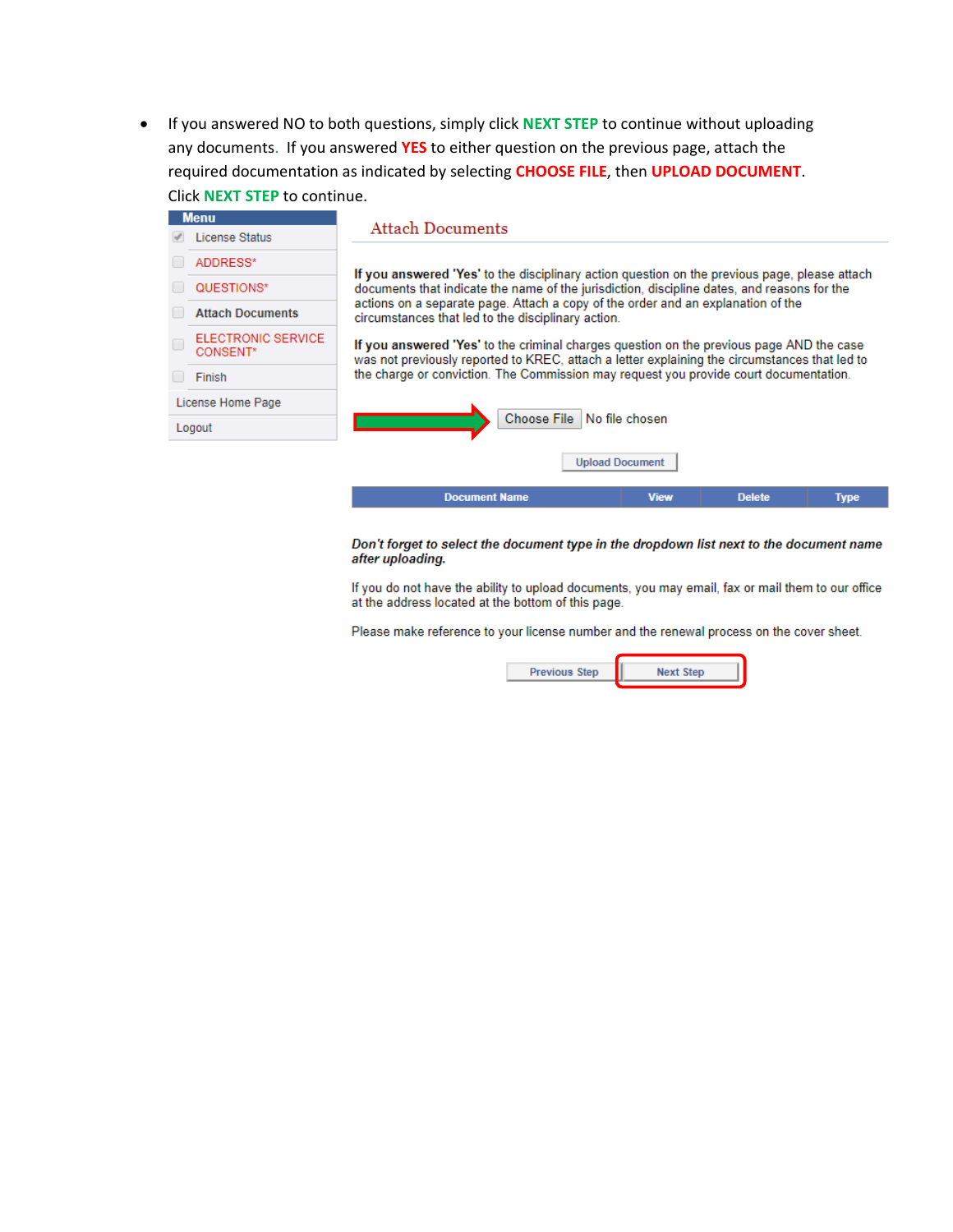• If you are transferring or reactivating, you can do so on the AFFILIATION INFORMATION page. If no changes, click **NEXT STEP**. Click **[here](https://krec.ks.gov/docs/default-source/forms/affiliation-change.pdf?sfvrsn=35296fa3_18)** to view instructions for changing/adding an affiliation. *A \$15 activation fee is applicable.*

| <b>Menu</b> |                                       | Affiliation Information                                                                           |                   |                                                                 |                    |                  |  |
|-------------|---------------------------------------|---------------------------------------------------------------------------------------------------|-------------------|-----------------------------------------------------------------|--------------------|------------------|--|
|             | License Status                        |                                                                                                   |                   |                                                                 |                    |                  |  |
|             | CONTACT INFO*                         | I would like to:                                                                                  |                   |                                                                 |                    |                  |  |
|             | QUESTIONS*                            |                                                                                                   |                   |                                                                 |                    |                  |  |
|             | <b>Attach Documents</b>               | Change                                                                                            |                   | Move my license from the current company/branch to another one. |                    |                  |  |
|             | <b>Affiliation</b>                    | Add an affiliation with a new company/branch while maintaining<br>Add<br>existing affiliation(s). |                   |                                                                 |                    |                  |  |
|             | <b>ELECTRONIC SERVICE</b><br>CONSENT* |                                                                                                   |                   |                                                                 |                    |                  |  |
|             | Finish                                |                                                                                                   |                   |                                                                 |                    |                  |  |
|             |                                       | <b>Action</b>                                                                                     | <b>Name</b>       | <b>Company Number</b>                                           | <b>Office Type</b> | <b>Status</b>    |  |
|             | License Home Page                     |                                                                                                   | Doe - Test Realty | CO00003038                                                      | Company            | On File          |  |
|             | Logout                                |                                                                                                   |                   |                                                                 |                    | <b>Next Step</b> |  |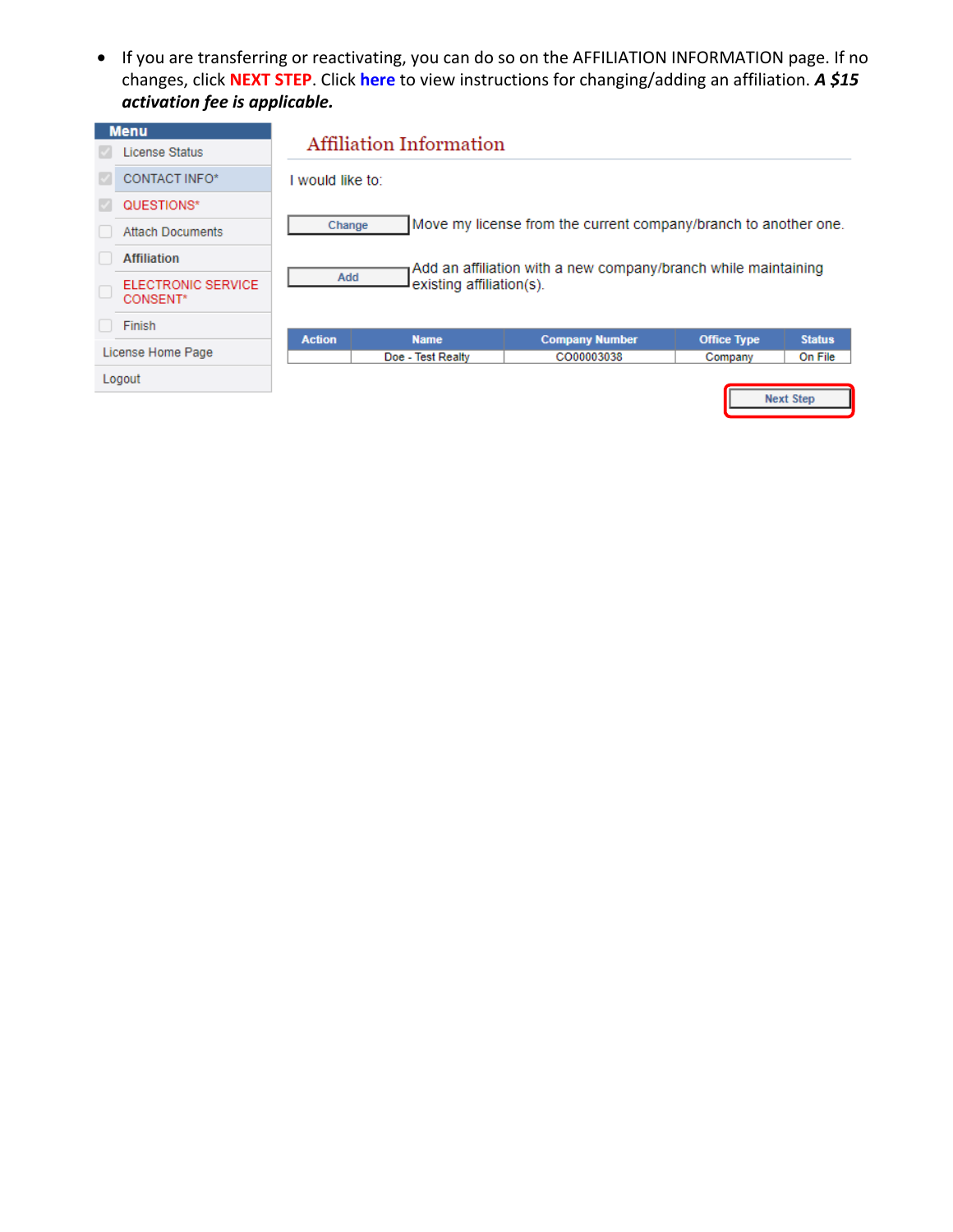Review Electronic Service information. Click the check box if you agree, then click CONTINUE.

## **Menu**

- **License Status** ADDRESS\*
- QUESTIONS\*  $\omega^{\mu}$
- Attach Documents
- **Electronic Service** Consent
- Finish

Logout

## License Home Page

## CONSENT TO ELECTRONIC SERVICE | REL-X

## **INSTRUCTIONS**

Complete this form if you prefer to have any and all documents related to formal licensure and disciplinary proceedings sent to you via email instead of by mail. This includes orders restricting or conditioning a license; orders amending or lifting a restriction or condition on a license; audit and disciplinary orders; warning letters; and Commission Directives. Electronic service is offered as a convenience to applicants and licensees, and participation is completely voluntary.

I hereby agree and consent to service by electronic means in all matters before the Kansas Real Estate Commission as stated below.

- 1. I agree that all notices, pleadings, objections, motions, orders, directives and warnings shall be served upon me at the email address specified in my application for licensure as a Kansas real estate salesperson or broker license, and that I will not receive paper copies of these documents unless and until I submit a written withdrawal of consent to the Kansas Real Estate Commission.
- 2. I agree and affirm that I have access to the electronic notification address designated in my application and agree to check regularly for communication from the Kansas Real Estate Commission. I also understand and agree that it is my responsibility to monitor that address for communications and that the Kansas Real Estate Commission will not provide any additional notifications to me when a document is served at that address.
- 3. I understand and agree that service by the electronic notification address I have designated in my application shall be complete upon transmission.
- 4. I hereby agree to notify the Kansas Real Estate Commission in advance before I deactivate or change the electronic notification address designated in my application. I further understand and agree that my failure to comply with this paragraph will not invalidate any service that was made to the electronic notification address I designated in my application prior to receipt by the Kansas Real Estate Commission of the updated electronic notification address.
- 5. I also agree that my consent to electronic service shall continue to be effective unless and until I submit a written withdrawal of consent to the Kansas Real **Estate Commission.**

Please check the box to acknowledge consent to electronic service.

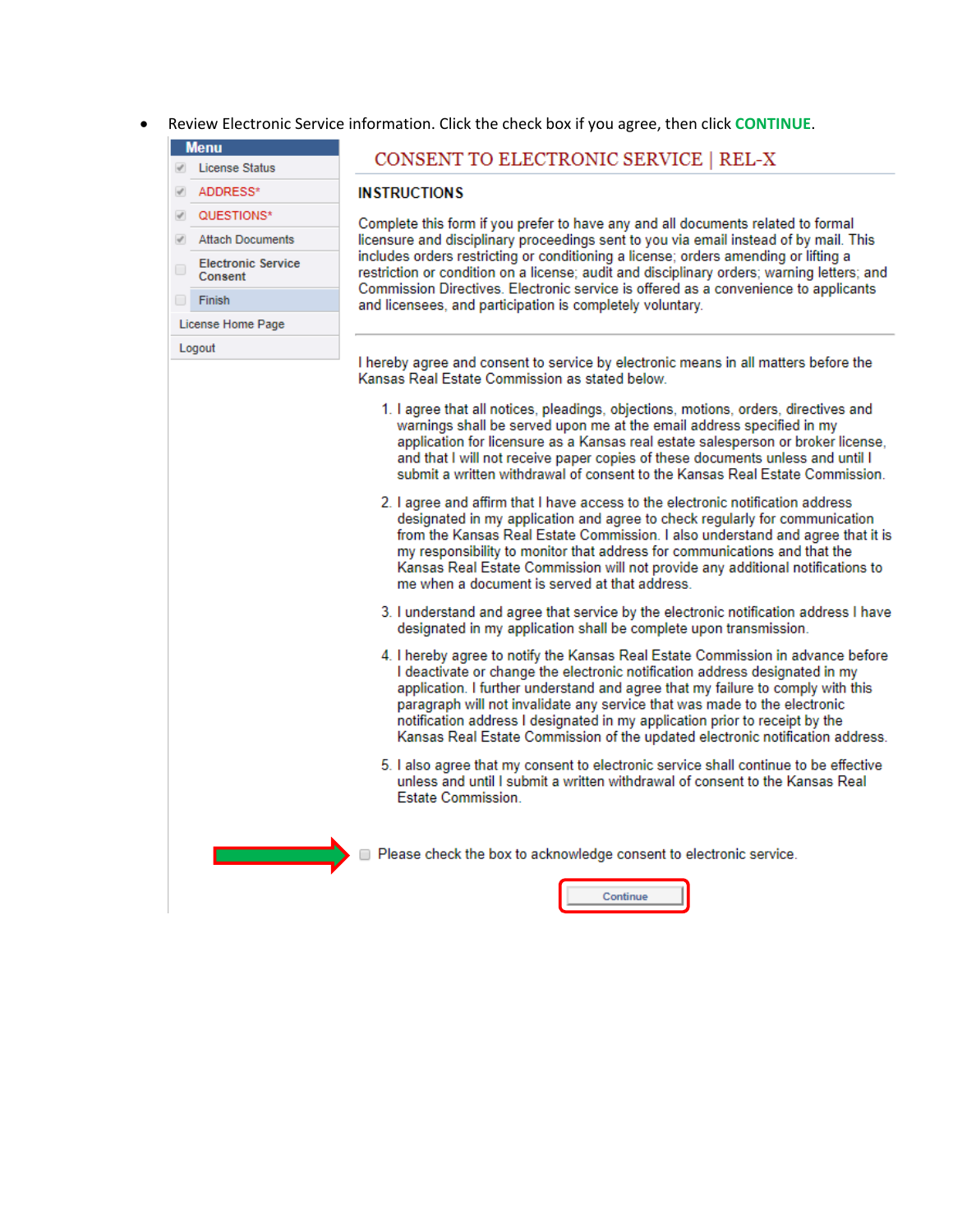Review Renewal Summary to ensure information is correct; click SUBMIT to move onto  $\bullet$ payment.

|   | <b>Menu</b>                    |                                                                                                                            | <b>Application Summary</b>                                |                     |           |                    |                                                                                      |  |
|---|--------------------------------|----------------------------------------------------------------------------------------------------------------------------|-----------------------------------------------------------|---------------------|-----------|--------------------|--------------------------------------------------------------------------------------|--|
|   | <b>License Status</b>          |                                                                                                                            |                                                           |                     |           |                    |                                                                                      |  |
|   | ADDRESS*                       |                                                                                                                            |                                                           |                     |           |                    | The changes you have made are listed below. Please review this information carefully |  |
|   | QUESTIONS*                     | to ensure it is correct. You may go back to any step in this process by clicking the<br>corresponding link on the left.    |                                                           |                     |           |                    |                                                                                      |  |
|   | <b>Attach Documents</b>        |                                                                                                                            |                                                           |                     |           |                    |                                                                                      |  |
|   | ELECTRONIC SERVICE<br>CONSENT* | When you have verified all information, click the Submit button to pay all applicable<br>fees and submit your application. |                                                           |                     |           |                    |                                                                                      |  |
| ▣ | Finish                         | License                                                                                                                    |                                                           |                     |           |                    |                                                                                      |  |
|   | License Home Page              |                                                                                                                            |                                                           |                     |           |                    |                                                                                      |  |
|   | Logout                         | <b>Salesperson</b>                                                                                                         |                                                           |                     |           |                    |                                                                                      |  |
|   |                                | Kansas State<br>Agency:                                                                                                    | <b>KREC-Real</b><br>Estate                                | License<br>Number:  | 0000*     | License<br>Status: | Expired Renewable -<br>Inactive                                                      |  |
|   |                                | Issued:                                                                                                                    | 1/1/1974                                                  | Expiration<br>Date: | 6/30/2019 | Renewed<br>Tot     | Active                                                                               |  |
|   |                                | Reg. CE Credits: 12                                                                                                        |                                                           |                     |           |                    |                                                                                      |  |
|   |                                |                                                                                                                            | Click continue to start the renewal process $\rightarrow$ |                     |           |                    |                                                                                      |  |
|   |                                |                                                                                                                            |                                                           |                     |           |                    |                                                                                      |  |
|   | Name:<br>LARRY T               |                                                                                                                            |                                                           |                     |           |                    |                                                                                      |  |
|   | <b>Address</b>                 |                                                                                                                            |                                                           |                     |           |                    |                                                                                      |  |
|   |                                | <b>Licensee Address:</b>                                                                                                   |                                                           |                     |           |                    |                                                                                      |  |
|   |                                |                                                                                                                            |                                                           | 716 E 5TH ST        |           |                    |                                                                                      |  |

**Related Licenses** 

#### **Question Responses**

| <b>Question</b>                                                                                                                                                                                                                                                                                                                                                                          | <b>Answer</b> |
|------------------------------------------------------------------------------------------------------------------------------------------------------------------------------------------------------------------------------------------------------------------------------------------------------------------------------------------------------------------------------------------|---------------|
| Since the issuance of your license or your last renewal, whichever is most recent,<br>except for disciplinary action against your license by KREC, has there been a denial,<br>revocation, suspension, voluntary surrender, or any other disciplinary action taken by<br>the State of Kansas or any other jurisdiction against any professional or occupational<br>licenses held by you? |               |
| Since the issuance of your license or your last renewal, whichever is most recent.<br>have you been convicted of a criminal offense, received a diversion or suspended<br>imposition of sentence for a criminal offense, or are there any criminal charges now<br>pending against you? This includes misdemeanors and felonies.                                                          |               |

If all the above information is correct please press the Submit button.<br>Otherwise please go back and correct any information that is necessary.

。<br>alycia.smith@ks.gov<br>7858908944

|--|--|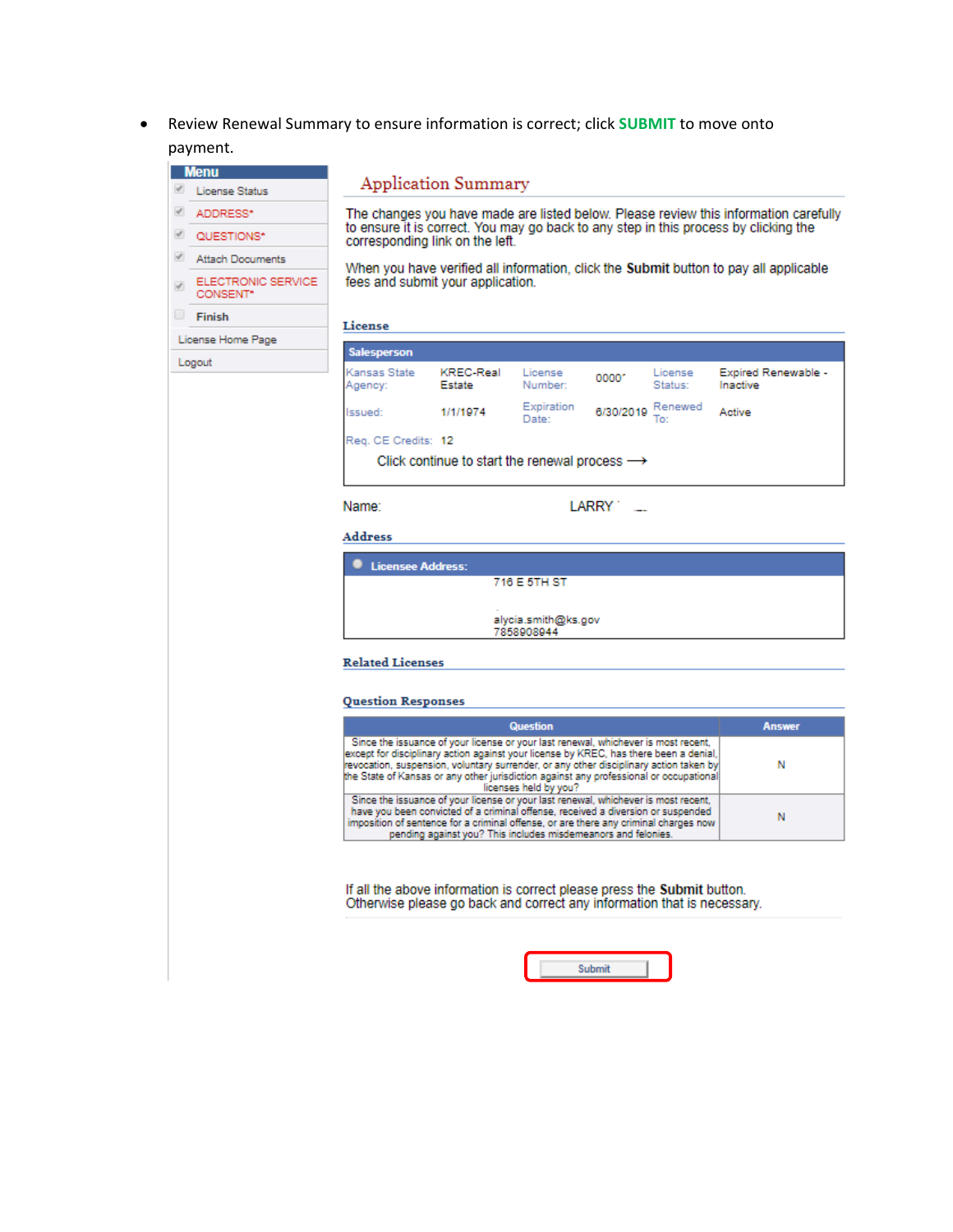Choose appropriate payment method in the Payment Type Selection field, then click PAY ONLINE to be redirected to the KanPay Payment Portal.

| <b>Application Fees</b> |                    |                   |                                                                                                                                                                                                |
|-------------------------|--------------------|-------------------|------------------------------------------------------------------------------------------------------------------------------------------------------------------------------------------------|
|                         |                    |                   | <b>Fee Totals</b>                                                                                                                                                                              |
|                         |                    |                   | Total<br>\$125.00<br>Amount:                                                                                                                                                                   |
|                         |                    |                   | <b>Payment Type Selection</b>                                                                                                                                                                  |
|                         |                    |                   | The accepted payment<br>method is electronic check<br>or credit/debit card (VISA,<br>MasterCard, Discover or<br>American Express.) Upon<br>completion of the online<br>submission process, you |
| <b>License Number</b>   | <b>Description</b> | <b>Fee Amount</b> | will receive a confirmation<br>screen. Without the                                                                                                                                             |
| 00241093                | <b>Renewal Fee</b> | \$125.00          | confirmation number, it is<br>possible the online<br>submission did not<br>complete. You may contact<br>Kansas.gov at 1-800-452-<br>6727 for assistance                                        |
|                         |                    |                   | Pay<br>O Pay By Checking<br>by<br><b>Account</b><br>Credit<br>Card                                                                                                                             |
|                         |                    |                   | Pay Online                                                                                                                                                                                     |
|                         |                    |                   |                                                                                                                                                                                                |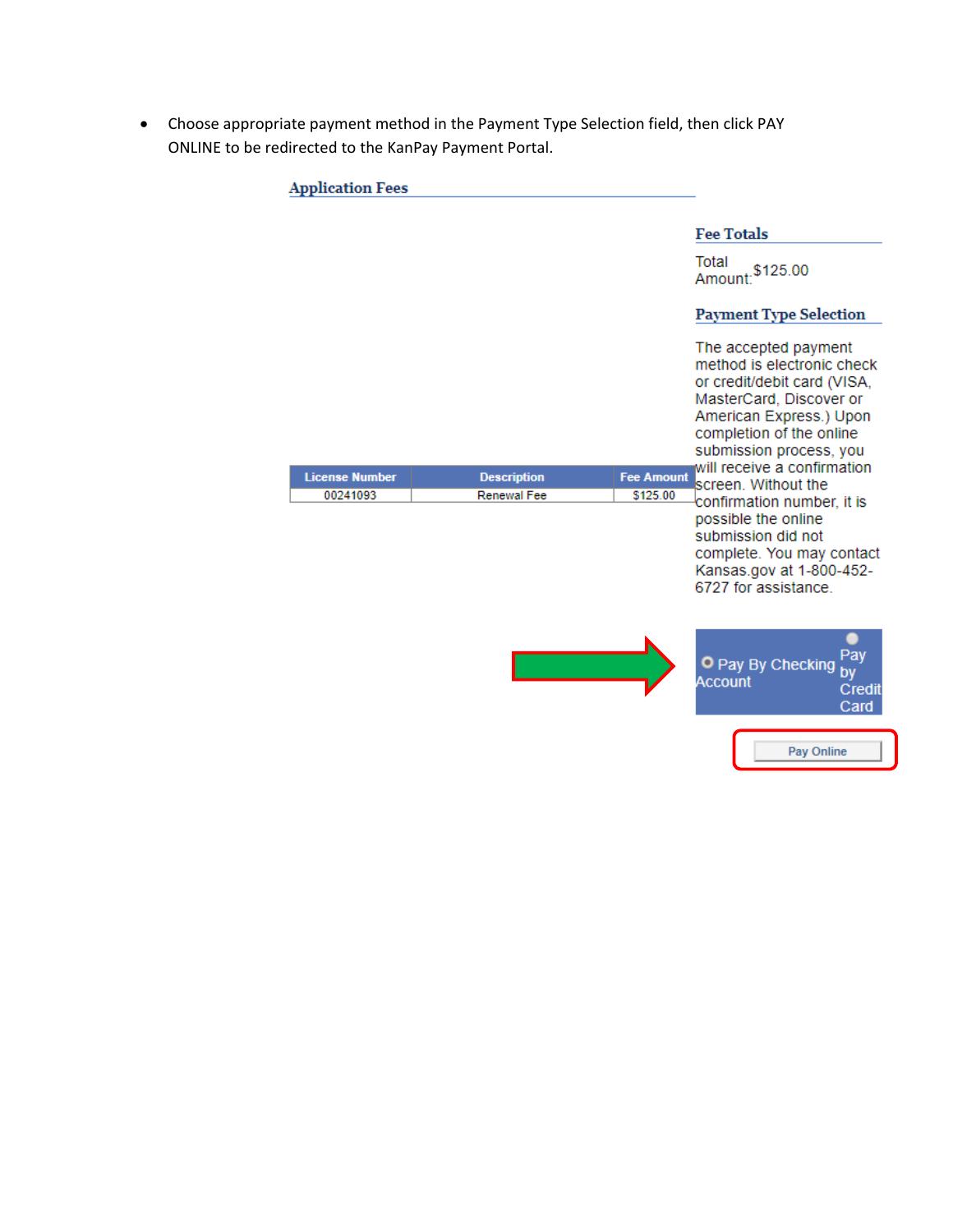Complete all required fields, then click **CONTINUE**

| <b>Payment Information for Test Application</b> |                                               |  |  |  |
|-------------------------------------------------|-----------------------------------------------|--|--|--|
| * Indicates a required field.                   |                                               |  |  |  |
| Name and Address                                |                                               |  |  |  |
| * Name:                                         | <b>TEST WXYZA</b>                             |  |  |  |
|                                                 | (as shown on credit card)                     |  |  |  |
| * Address:                                      | 700 SW JACKSON                                |  |  |  |
| Secondary Address:                              |                                               |  |  |  |
| * City:                                         | <b>TOPEKA</b>                                 |  |  |  |
| * State/Province:                               | Kansas                                        |  |  |  |
| * Zip Code:                                     | 66603<br>$(i.e. 00000-0000)$                  |  |  |  |
| * Country:                                      | ▼<br><b>United States</b>                     |  |  |  |
| <b>Account Information</b>                      |                                               |  |  |  |
| Payment Types:                                  | ا د ک<br><b>LEADERS</b><br><b>VISA</b><br>E H |  |  |  |
| * Card Number.                                  | 411111111111111                               |  |  |  |
| * Expiration Date:                              | 2019<br>$(01)$ Jan                            |  |  |  |
| <b>Contact Information</b>                      |                                               |  |  |  |
| * Phone Number:                                 | 7852963950<br>$(i.e. 000-000-0000)$           |  |  |  |
|                                                 |                                               |  |  |  |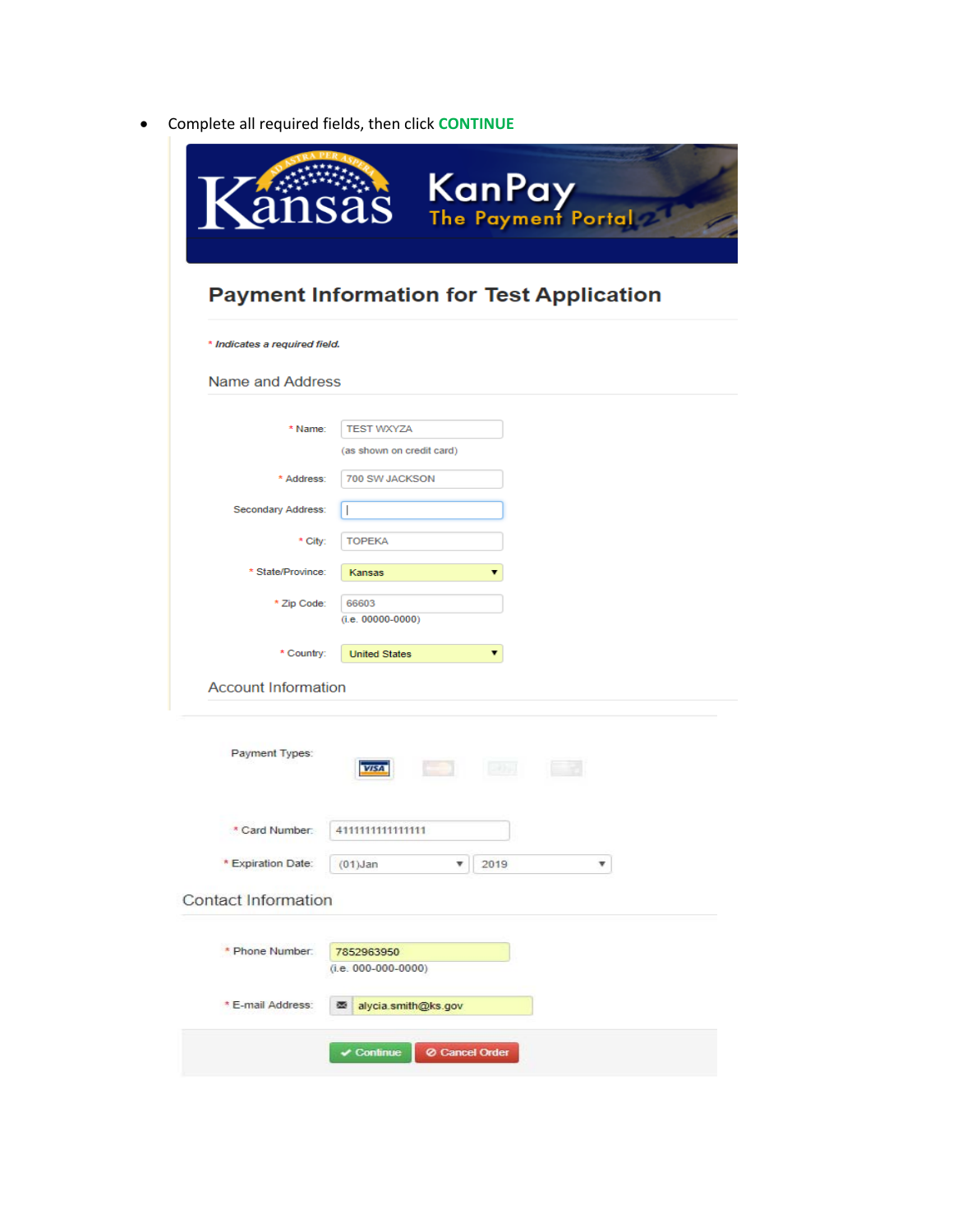Review payment information, making changes if necessary. Click I AGREE/SUBMIT PAYMENT  $\bullet$ 

Payment is NOT complete until you select "I Agree/Submit Payment" at the bottom of this page.

Please review the information below. If there are changes you need to make, select the "Make Changes" button to edit the information. After verifying all the information is correct, select the "I Agree / Submit Payment" button to proceed.

Your reference number is a0115b993ba2d32

Name and Address

|                        | Name: TEST WXYZA<br>(as shown on credit card) |
|------------------------|-----------------------------------------------|
|                        | Address: 700 SW JACKSON                       |
|                        | City: TOPEKA                                  |
| State/Province: Kansas |                                               |
| Zip Code: 66603        |                                               |
|                        | Country: United States                        |
|                        |                                               |

**Account Information** 

Card Type: Visa Card<br>Card Number: \*\*\*\*\*\*\*\*\*\*\*\*\*1111 Expiration Date: 01/2019

#### **Contact Information**

Phone Number: 7852963950 E-mail Address: alycia.smith@ks.gov

 $\angle$  Make changes

**Cost Information** 

| <b>SKU</b>  | ID       | ≅eription   | Juantity |
|-------------|----------|-------------|----------|
| RENEWAL FEE | 10241093 | Renewal Fee |          |

Total Order Amount: \$125.00

I understand that the above amount will be charged to my credit card, and that my credit card billing statement will show this amount as paid to "Kansas.gov KanPay Pmt". Kansas.gov reserves the right to assess you a \$15 service fee for all chargebacks and returns.

Please be patient once you have hit the "/ Agree / Submit Payment" button, it may take up to 60 seconds before your order is completed. Upon completion you will be returned to the "Test Application".

**NOTICE:** 

For Customers with Debit Blocks: Please note our Originator ID has changed. Please contact your financial institution and ask them to allow debits from Originator ID 1522077581. Failure to allow debits by this Originator ID could cause your ACH debit to fail. Please contact our Help Center with any questions: helpcenter@ink.org

Your reference number is a0115b993ba2d32

↓ | Agree / Submit Payment | ⊘ | Disagree / Cancel Order